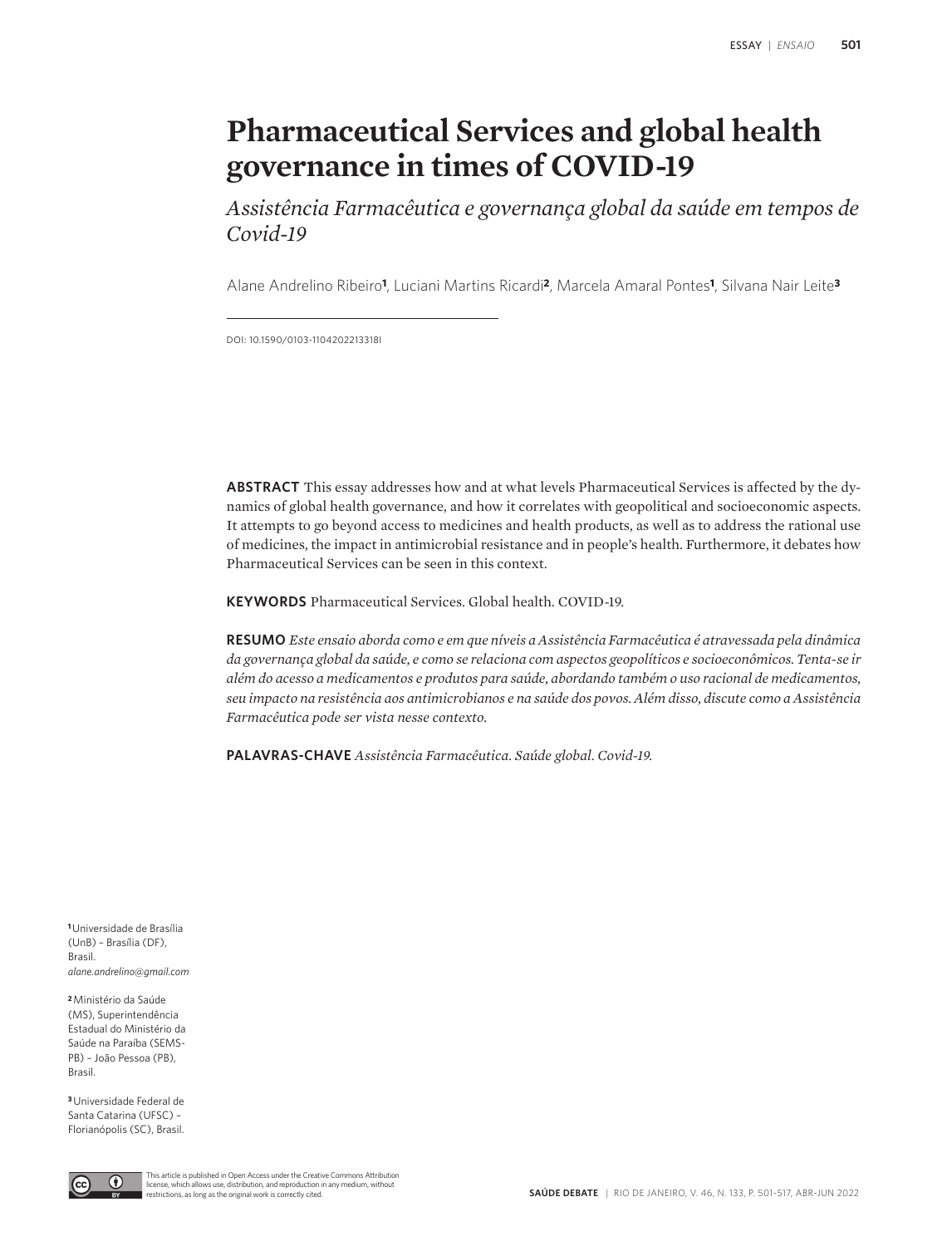### **Introduction**

Global health governance can act through different types of regulatory instruments. The hard law, with legally binding instruments, restricts the practices of countries and transnational corporations through treaties, conventions, sanctions, among others. One of the examples of hard law in the health area, at a global level, is the Framework Convention on Tobacco Control of the World Health Organization (WHO), which has 182 countries and a series of binding commitments**1**. Soft law is more flexible, does not have a mandatory character and is implemented through resolutions, directives, intergovernmental policies, among other things. The WHO List of Essential Medicines**2** is an example of soft law.

In addition, global health governance also takes place in other ways, strongly influenced by the economic and political powers of non-state actors, who often ignore the multilateral system and place forums such as the WHO on the sidelines of the process. These actors include large transnational biopharmaceutical corporations, which are able to influence, directly or indirectly, the definition of global research priorities, the configuration of standards and the establishment of rules for their activities in the global market. As examples, there are the rules on trade of products and Intellectual Property (IP) – in particular, within the scope of the World Trade Organization (WTO) and the World Intellectual Property Organization (WIPO) –, ISO certifications and the standardization of nomenclatures. Additionally, increasingly, public-private partnerships, large philanthropic institutions and United Nations (UN) donors are driving global policy through funding organizations, governments, projects and studies that gain strategic political influence in the health area**3,4**.

The focus of this essay's analysis is on the asymmetries between transnational biopharmaceutical corporations, governments and civil society. The first section deals with recent documents related to policy formulation, normative guiding principles and WHO guidance documents that interface with Pharmaceutical Services (PS) actions. Then, a cut is made on the initiatives of multiple actors linked to the COVID-19 pandemic scenario, such as COVID-19 Technology Access Pool (C-TAP), Access to COVID-19 Tools (ACT) Accelerator, COVID-19 Vaccines Global Access (Covax Facility) and the proposal filed by India and South Africa at the WTO with the aim of temporarily exempting certain obligations of the Agreement on Trade-Related Aspects of IP Rights (TRIPS Agreement) in relation to prevention , containment or treatment of COVID-19 (TRIPS Waiver).

Subsequently, the limits and possibilities of the initiatives are discussed in the light of barriers and facilitators of global governance, analyzing the predominance of these initiatives within the cases and contexts analyzed. The text is supported by institutional information and data and scientific literature. It is hypothesized that changes in the dynamics of global health governance related to corporate capture deepen the asymmetry of PS offer and people's health status.

# **Aspects of Pharmaceutical Services in Global Health Governance**

The PS crosses aspects related to integrated care, guarantee of access and rational use of medicines. An important challenge for PS policies is the inequity of access to medicines, especially due to high prices and the lack of research into therapeutic options for certain diseases. This challenge has increased since the advent of the TRIPS Agreement, signed in 1994 within the scope of the WTO,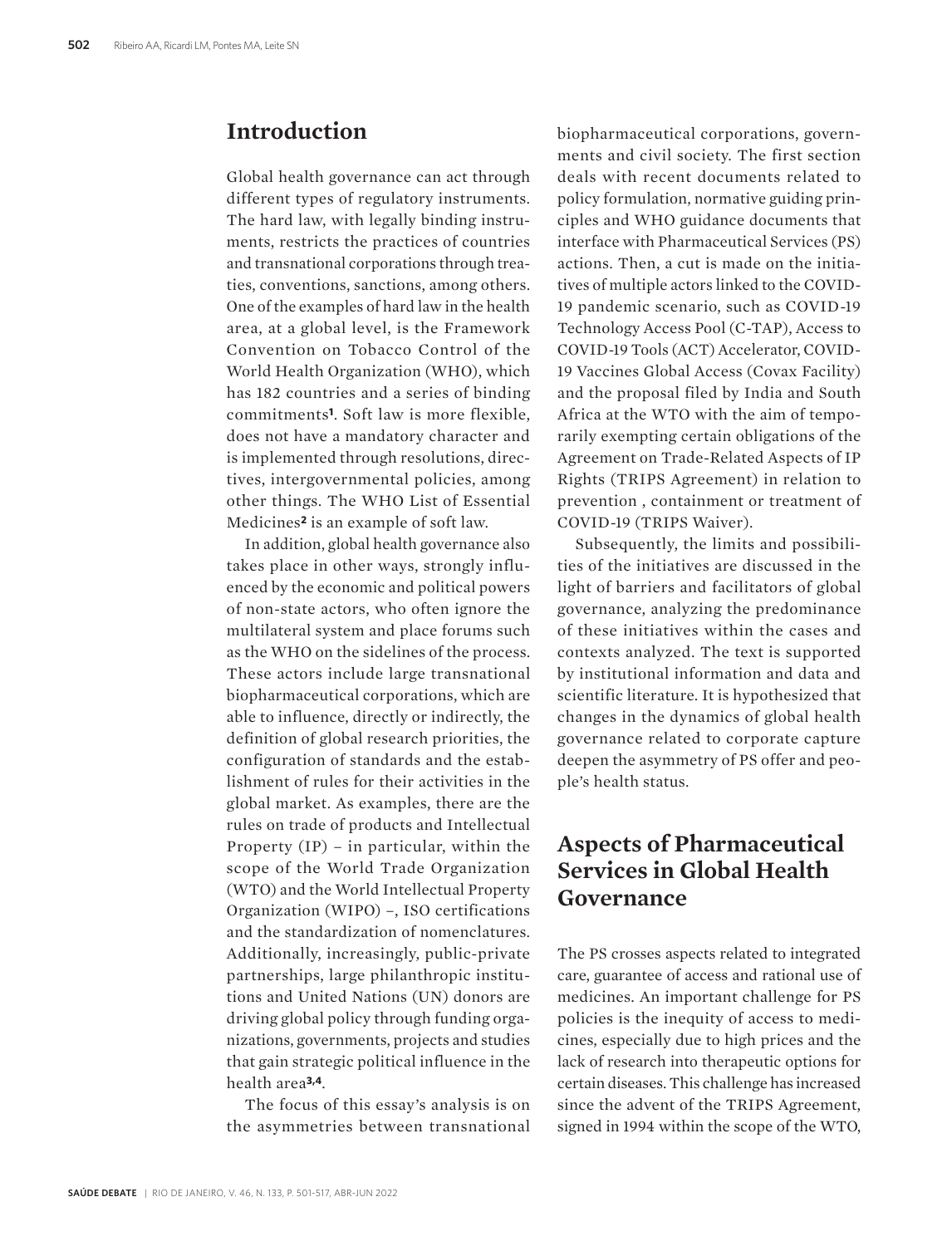guaranteeing, among others, patent protection for pharmaceutical products for a minimum period of 20 years. Under the justification of contributing to the promotion of technological innovation, the transfer and diffusion of technology, the implementation of the TRIPS Agreement resulted in an increase in costs and dependence on the purchase of inputs from transnational laboratories holding patents, creating barriers to access and favoring the marketing of counterfeit and substandard products as a result of inaccessibility**5**.

However, the first WHO Resolution specifically focused on 'Intellectual Property Rights, Innovation and Public Health' was only adopted in 2003**6**, many years after the TRIPS Agreement. From that point onwards, the WHO became yet another forum for discussion and analysis of the issue of the impact of IP on public health, under a different prism from that practiced within the scope of the WTO until then**5**. In this sense, in 2006, the Resolution 'Public health, innovation, essential

health research and intellectual property rights: towards a global strategy and plan of action'**7** was adopted; and, in 2008, the Resolution8 that culminated in the Global Strategy and Plan of Action on Public Health, Innovation and Intellectual Property (GSPA)**9**, with the objective of promoting innovation in health and access to medicines. However, the GSPA has not yet been fully implemented, especially due to vehement opposition from high-income countries, which could be interpreted as a way of protecting the interests of the biopharmaceutical industry.

Convened by the UN Secretary-General in 2015, a High Level Panel on Access to Medicines was launched and clarified the discussion on the requirement for clear information on how much it costs to innovate and bring a certain health technology to market**10**. This analysis may also have influenced WHO instruments that are strategic for access to medicines and other technologies, such as the documents presented in *table 1*.

| Table 1. Recent United Nations documents in interface with Pharmaceutical Services. 2021 |  |
|------------------------------------------------------------------------------------------|--|
|------------------------------------------------------------------------------------------|--|

| <b>Theme</b>                                    | <b>Document</b>                                                                                                                                                    |
|-------------------------------------------------|--------------------------------------------------------------------------------------------------------------------------------------------------------------------|
| Intellectual property,<br>innovation and public | WHO. World Health Assembly. WHA 56.27. Intellectual property rights, innovation and public health Resolution. WHA 28<br>May 2003.                                  |
| health rights                                   | WHO. World Health Assembly. WHA61.21. Global strategy and plan of action on public health, innovation and intellectual                                             |
|                                                 | property. 2008. http://mobile.wpro.who.int/health_research/policy_documents/global_strategy_may2008.pdf                                                            |
|                                                 | WHO. Global Strategy and Plan of Action on Public Health, Innovation and Intellectual Property. 2011. https://www.who.                                             |
|                                                 | int/phi/publications/Global Strategy Plan Action.pdf                                                                                                               |
|                                                 | WHO. World Health Assembly. WHA68.18: Global strategy and plan of action on public health, innovation and intellectual                                             |
|                                                 | property. 2015.                                                                                                                                                    |
|                                                 | WHO. World Health Assembly. WHA69.23: Follow-up of the report of the Consultative Expert Working Group on Re-                                                      |
|                                                 | search and Development: Financing and Coordination. 2016.                                                                                                          |
|                                                 | WHO. World Health Assembly. WHA71.9: Global strategy and plan of action on public health, innovation and intellectual<br>property: overall programme review. 2017. |
|                                                 | WHO. World Health Assembly. WHA71.13: Global strategy and plan of action on public health, innovation and intellectual                                             |
|                                                 | property: overall programme review. 2018.                                                                                                                          |
|                                                 | WHO. World Health Assembly. Resolution WHA73.1: COVID-19 response. 2020. https://apps.who.int/gb/ebwha/pdf                                                         |
|                                                 | files/WHA73/A73 R1-en.pdf                                                                                                                                          |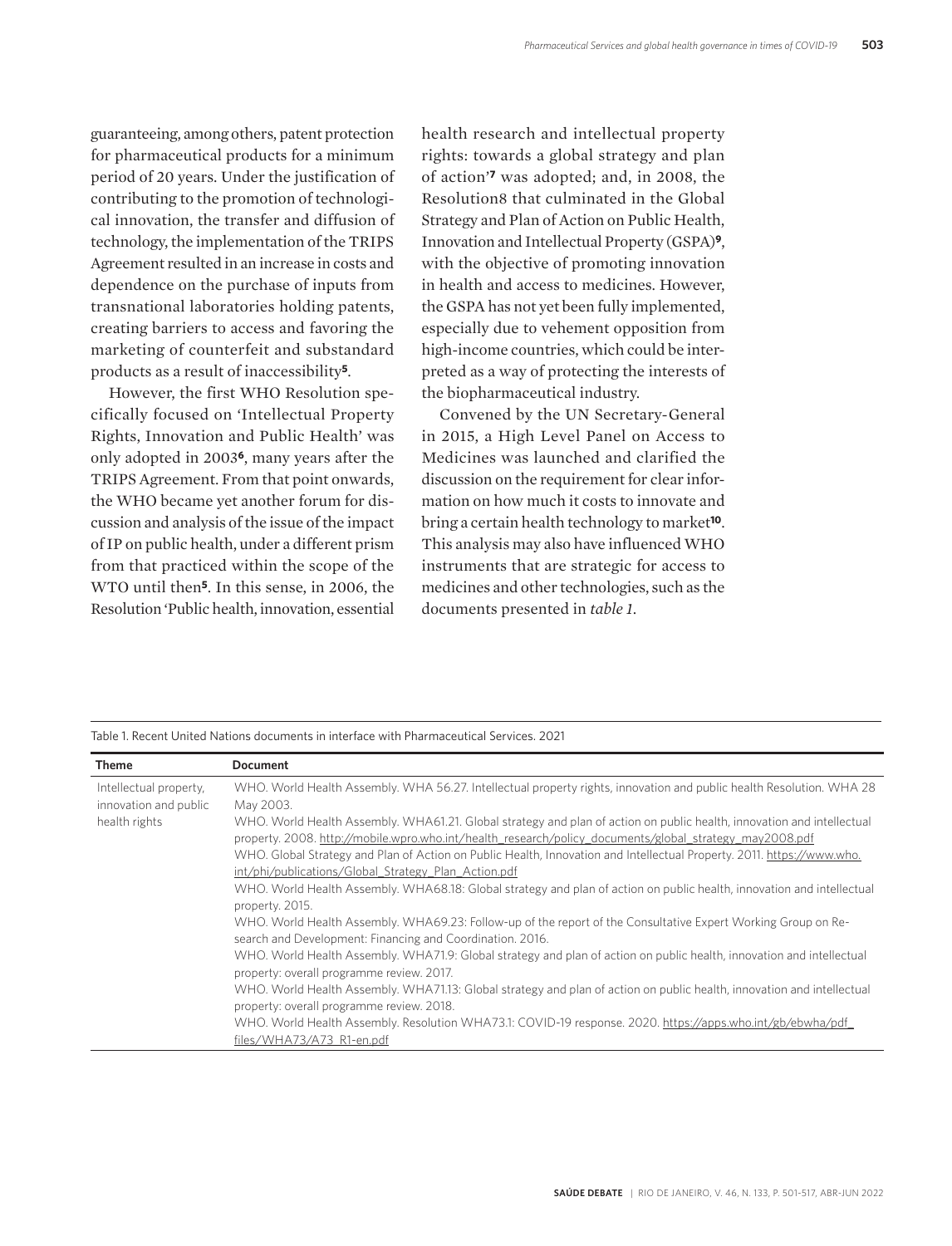#### Table 1. (cont.)

| <b>Theme</b>                                                                                                | <b>Document</b>                                                                                                                                                                                                                                                                                                                                                                                                                                                                                                                                                                                                                                                                                                                                                                                                                                                                                                                                                                                                                                                                                                                                                                                                                                                                                                                                                                                                                                                                                                                                                                                                              |
|-------------------------------------------------------------------------------------------------------------|------------------------------------------------------------------------------------------------------------------------------------------------------------------------------------------------------------------------------------------------------------------------------------------------------------------------------------------------------------------------------------------------------------------------------------------------------------------------------------------------------------------------------------------------------------------------------------------------------------------------------------------------------------------------------------------------------------------------------------------------------------------------------------------------------------------------------------------------------------------------------------------------------------------------------------------------------------------------------------------------------------------------------------------------------------------------------------------------------------------------------------------------------------------------------------------------------------------------------------------------------------------------------------------------------------------------------------------------------------------------------------------------------------------------------------------------------------------------------------------------------------------------------------------------------------------------------------------------------------------------------|
| Expanding access to<br>medicines and other<br>technologies                                                  | UN. United Nations General Assembly. Resolution UN A/RES/74/274. Resolution adopted by the General Assembly on<br>20 April 2020. International cooperation to ensure global access to medicines, vaccines and medical equipment to face<br>COVID-19. 2020. https://undocs.org/en/A/RES/74/274<br>UN. United Nations General Assembly. Resolution UN S/RES/2565 (2021). Resolution adopted by the General Assembly<br>on 26 February 2021. 2021. https://undocs.org/en/S/RES/2565(2021)<br>WHO. World Health Assembly. WHA70.12: Cancer prevention and control in the context of an integrated approach. 2017.<br>WHO. World Health Assembly. WHA71.8: Addressing the global shortage of, and access to, medicines and vaccines. 2018.<br>WHO. World Health Organization. Roadmap for access to medicines, vaccines and health products 2019-2023: compre-<br>hensive support for access to medicines, vaccines and other health products. 2019a. ISBN 9789241517034. https://apps.<br>who.int/iris/handle/10665/330145<br>WHO. Executive Board. Report EB 148/9. Expanding access to effective treatments for cancer and rare and orphan dis-<br>eases, including medicines, vaccines, medical devices, diagnostics, assistive products, cell- and gene-based therapies and<br>other health technologies; and improving the transparency of markets for medicines, vaccines, and other health products.<br>2020. https://apps.who.int/gb/ebwha/pdf_files/EB148/B148_9-en.pdf<br>WHO. World Health Organization. Resolution WHA73.1: COVID-19 response. 2020. https://apps.who.int/gb/ebwha/<br>pdf files/WHA73/A73 R1-en.pdf |
| Drug prices                                                                                                 | OEA. CP/doc. 5673/21 rev. 2. Organización de los Estados Americanos. Draft Resolution - The Equitable Distribution of<br>Covid-19 Vaccines. http://www.oas.org/es/council/CP/documentation/var_documents/cpdoc/<br>WHO. World Health Organization. Technical report: pricing of cancer medicines and its impacts: a comprehensive techni-<br>cal report for the World Health Assembly. 2018. https://apps.who.int/iris/handle/10665/277190?show=full<br>WHO. World Health Organization. WHO guideline on country pharmaceutical pricing policies. 2020. ISBN:<br>9789240011878 https://www.who.int/publications-detail-redirect/9789240011878<br>WHO. World Health Organization. Fair pricing of medicines. 2021. https://www.who.int/medicines/access/fair_pricing/en/                                                                                                                                                                                                                                                                                                                                                                                                                                                                                                                                                                                                                                                                                                                                                                                                                                                      |
| Strengthening local<br>production of medi-<br>cines and other health<br>technologies                        | WHO. World Health Organization. Resolution WHA 74.6. Strengthening local production of medicines and other health<br>technologies to improve access Draft resolution proposed by China, Eswatini, Ethiopia, Ghana, Kenya, Namibia, Rwanda,<br>South Africa, Sudan, Togo and Zimbabwe. 2021. https://apps.who.int/gb/ebwha/pdf_files/EB148/B148_CONF9-en.pdf                                                                                                                                                                                                                                                                                                                                                                                                                                                                                                                                                                                                                                                                                                                                                                                                                                                                                                                                                                                                                                                                                                                                                                                                                                                                  |
| Strengthening the<br>transparency of the<br>pharmaceutical and<br>other healthcare tech-<br>nologies market | WHO. World Health Organization. Resolution WHA 72.8. Improving the transparency of markets for medicines, vaccines,<br>and other health products. 2019. https://apps.who.int/gb/ebwha/pdf files/WHA72/A72 R8-en.pdf<br>WHO. Executive Board. Report EB 148/9. Expanding access to effective treatments for cancer and rare and orphan dis-<br>eases, including medicines, vaccines, medical devices, diagnostics, assistive products, cell- and gene-based therapies and<br>other health technologies; and improving the transparency of markets for medicines, vaccines, and other health products.<br>2020. https://apps.who.int/gb/ebwha/pdf_files/EB148/B148_9-en.pdf                                                                                                                                                                                                                                                                                                                                                                                                                                                                                                                                                                                                                                                                                                                                                                                                                                                                                                                                                    |

Source: Self elaborated.

Subsequently, the 41st session of the United Nations Human Rights Council approved the Resolution on access to medicines and vaccines in the context of the right to the highest possible standard of physical and mental health, of which Brazil was one of the proponent countries**11**. In the same field, the signatories of the political declaration adopted during the High Level meeting on universal health coverage, within the scope of the UN General Assembly, commit to making efforts to promote a range of incentive mechanisms that separate the cost from

the investment in Research and Development (R&D) of price and sales volume, facilitating equitable and affordable access to new tools and other results to be obtained through R&D. However, in the following paragraph, it only supports the role played by the private sector in R&D of innovative medicines, leaving aside the important role of universities and other public institutions in R&D**12**.

The topic of access to health technologies returned to the agenda at the 148th meeting of the WHO Executive Board, a forum for discussion and negotiation in preparation for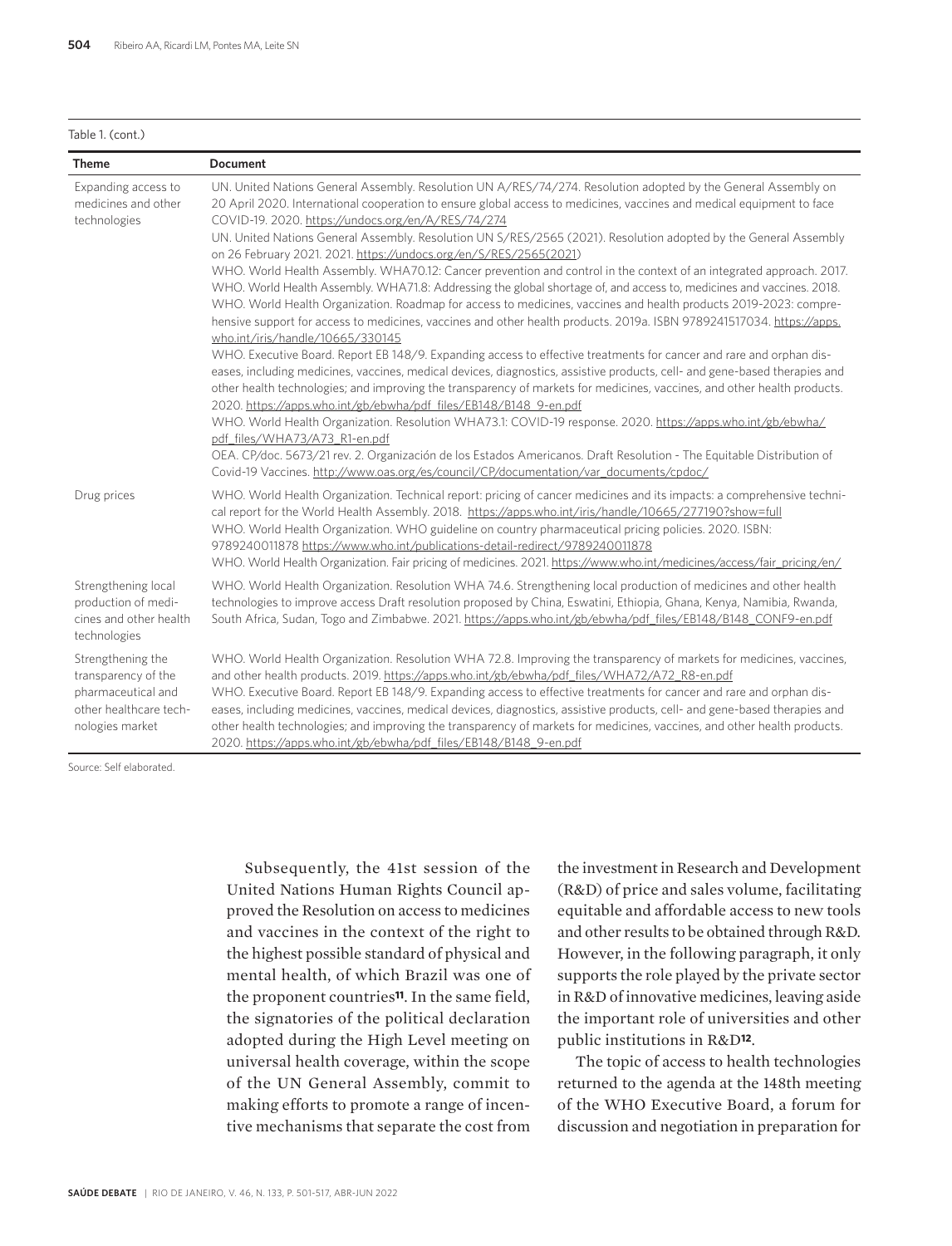the 2021 World Health Assembly. A report presented on the topic of social determinants of health states that

advances in technology, increasing urbanization and the risks of climate change consolidate existing inequalities and further increase gaps in health outcomes**13(1)**.

Furthermore, the report reaffirms the uneven distribution of gains in health status over the past century, within and across countries. However, the document does not address the need to enable a health care and wellness economy and to redistribute power and resources, currently concentrated in unfair trade agreements, privatizations, environmental racism stemming from extractive capitalism and other forms of exploitation and spoliation of life.

Themes related to PS – such as integrated care, antimicrobial resistance, guarantee of access, rational use of medicines and patient safety in medication – have been recurrent in global health governance forums, receiving special attention in the context of coping with the COVID-19 pandemic, as barriers and inequities in access to health technologies have been highlighted, pointing out that private interests have suffocated public health interests in decision-making.

# **Initiatives linked to COVID-19**

In May 2020, the WHO, in partnership with several Member States, launched the C-TAP, aimed at encouraging the global community to voluntarily share knowledge, data and IP, with a view to accelerating the development of products necessary to combat the disease pandemic. Unfortunately, Member States seem reluctant to require the sharing of knowledge and IPs as a condition for companies to receive public funding mobilized to support relevant research. In January 2021, the

People's Vaccine Alliance and Health Action International (HAI) sent an open letter to the WHO Director-General expressing concern regarding the progress of C-TAP, as well as making recommendations regarding the publication of periodic monitoring reports, data transparency and information on technology transfer agreements**14**.

On the other hand, the Covax Facility initiative, which is restricted to funding large pharmaceutical companies in exchange for providing limited doses of COVID-19 vaccine to previously identified countries, has received greater support from countries, organizations and companies. However, the initiative does not antecipate agreements for the transfer of technology, maintaining the knowledge gap of technological development, as well as it does not provide for the sharing of IP or transparency in agreements with other countries.

Considering that emerging patent disputes may affect the manufacturing and supply of medical products, and in light of the need for a rapid and truly global response to COVID-19, in October 2020, India and South Africa made joint submission to the WTO TRIPS Agreement Council, which became known as the 'TRIPS Waiver'**15**. The proposal sought to obtain a temporary exemption from the implementation, application and compliance of provisions of the TRIPS Agreement related to copyright, industrial design, patents and protection of undisclosed information, in order to ensure the prevention, containment and treatment of COVID-19. It should be noted that, in the presentation of the proposal, while most low and middle-income countries (including China) supported or abstained, some high and upper-middle-income countries (including Brazil) were opposed. In a statement on the TRIPS Waiver proposal, the European Union (EU) stated that "there is no indication that IP rights issues are a genuine barrier to COVID-19 related technologies"**16**.

On the other hand, the representative of South Africa stated in a formal meeting of the TRIPS Council in February 2021 that: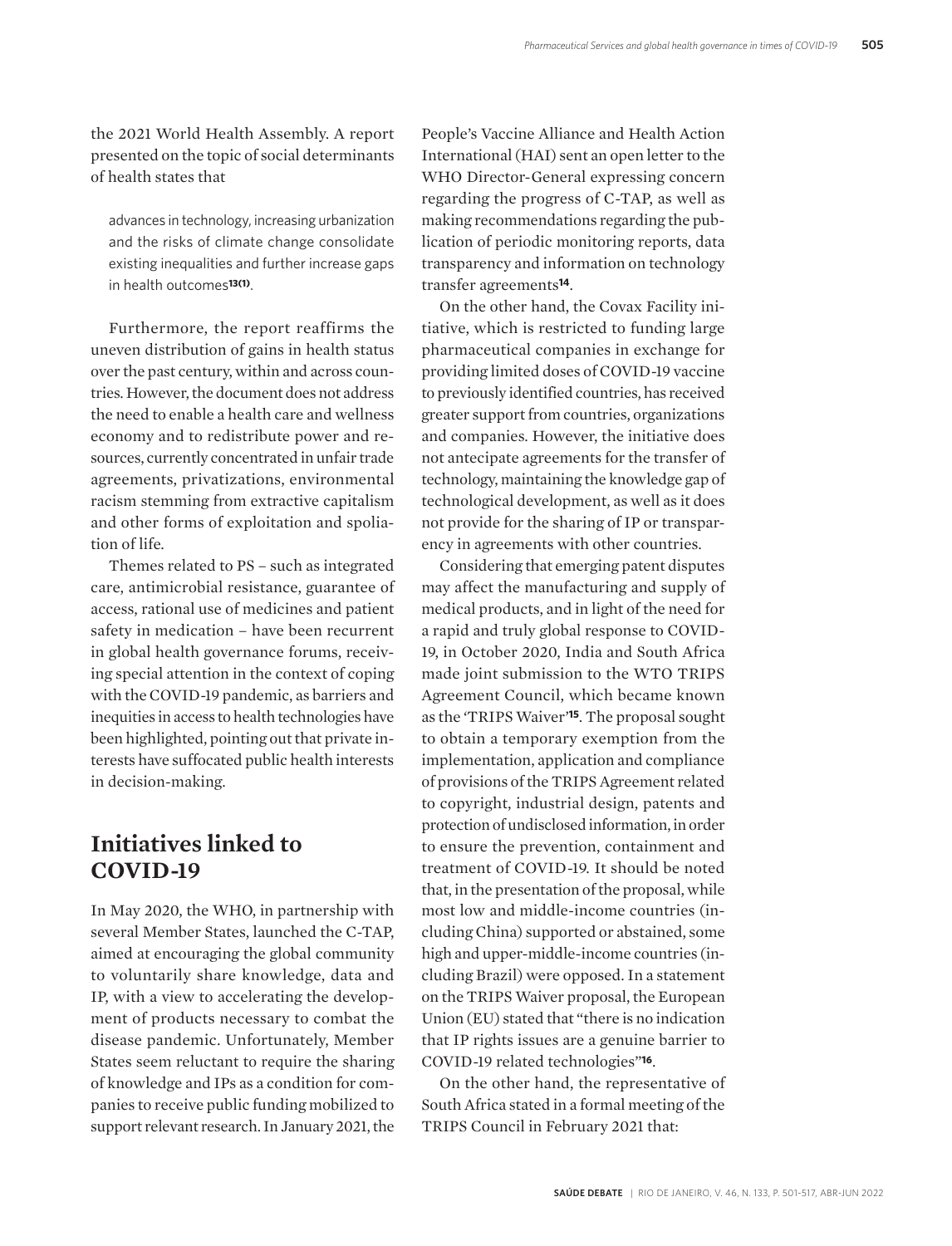Regardless of how much money any donor country can throw at the problem, the philanthropic donation and convenience model cannot resolve the fundamental disconnect between the monopoly model it underwrites, and the problem with philanthropy is that it cannot buy equality**17**.

If the exemption was granted, important barriers that exist today for better access to essential products related to COVID-19 would be eliminated, making it possible to diversify production through technology transfer, stimulating innovation and lowering product prices. It should be noted that countries that have used TRIPS flexibilities, such as compulsory licensing, are under intense intimidation and persuasion by high-income countries in international trade and diplomacy**18,19**. The argument that IP rights are necessary to finance innovation is not consistent and loses even more strength when one sees the dependence on donor funding and early purchase agreements in R&D for COVID-19.

Countries such as the United States of America (USA) and EU members have managed to create financial conditions for the rapid development of vaccines, not with the objective of collective or even individual well-being, but with the priority of putting their economies back on track, reproducing the objectification of life and placing the disease in the center of attention.

The annual meeting of the World Economic Forum (WEF), held in June 2020, entitled 'Great Reset', pointed to COVID-19 as an opportunity that created conditions for a new 'green' deal and a 'reset' of the system. For this Forum, terms such as sustainability, fourth industrial revolution, climate change, biotechnology and artificial intelligence are considered catalysts for the capitalization of life and recovery factors from yet another cyclical crisis of capital**20**. These terms are in the public interest, however, they are not designed to achieve the structural changes needed to transform everyone's health. It's no wonder

that major biopharmaceutical corporations, major health philanthropists, and even the UN are partners with the WEF.

With the pandemic, the need for sufficient production of equipment and inputs, supply and affordable prices in all regions is even more evident. Trade statistics show that only a small fraction of the world's additional production of COVID-19-related supplies reached low-income countries**21**. The WHO Director-General, during the 148th meeting of the Executive Committee, warned the world that, on the "border of catastrophic moral failure, the price of this failure will be paid with lives and livelihoods in the world's poorest countries"**22( 1)**.

For Sunyoto et al.**23(27)**, "the COVID-19 pandemic is likely to have profound impacts on national and global approaches to R&D in biosafety", such as the US national strategy for responding to COVID-19 through operation ' Warp Speed' and the priorities listed by the 'NIH-Wide Strategic Plan for COVID-19 Research'**24**. This situation can also be influenced by the political effects of the use of war narratives against COVID-19 by countries and the WHO, which reinforces the discourse of "guilty countries", that is, "external sources of guilt" or "enemies"**25(3)**. For Wright**25(4)**, COVID-19 securitization policies "increase tensions and insecurities within and between states, increasing inequalities and hampering a coordinated global response". The author also points out that

designating the virus as a security issue is a political move that frames global health debates in ways that do not help with the ultimate goal of international health cooperation**25(4)**.

We emphasize the need to recognize that COVID-19 deepens individual, community and structural vulnerabilities of our time, and reveals the effects of the health-environment relationship, in addition to the precariousness of health systems.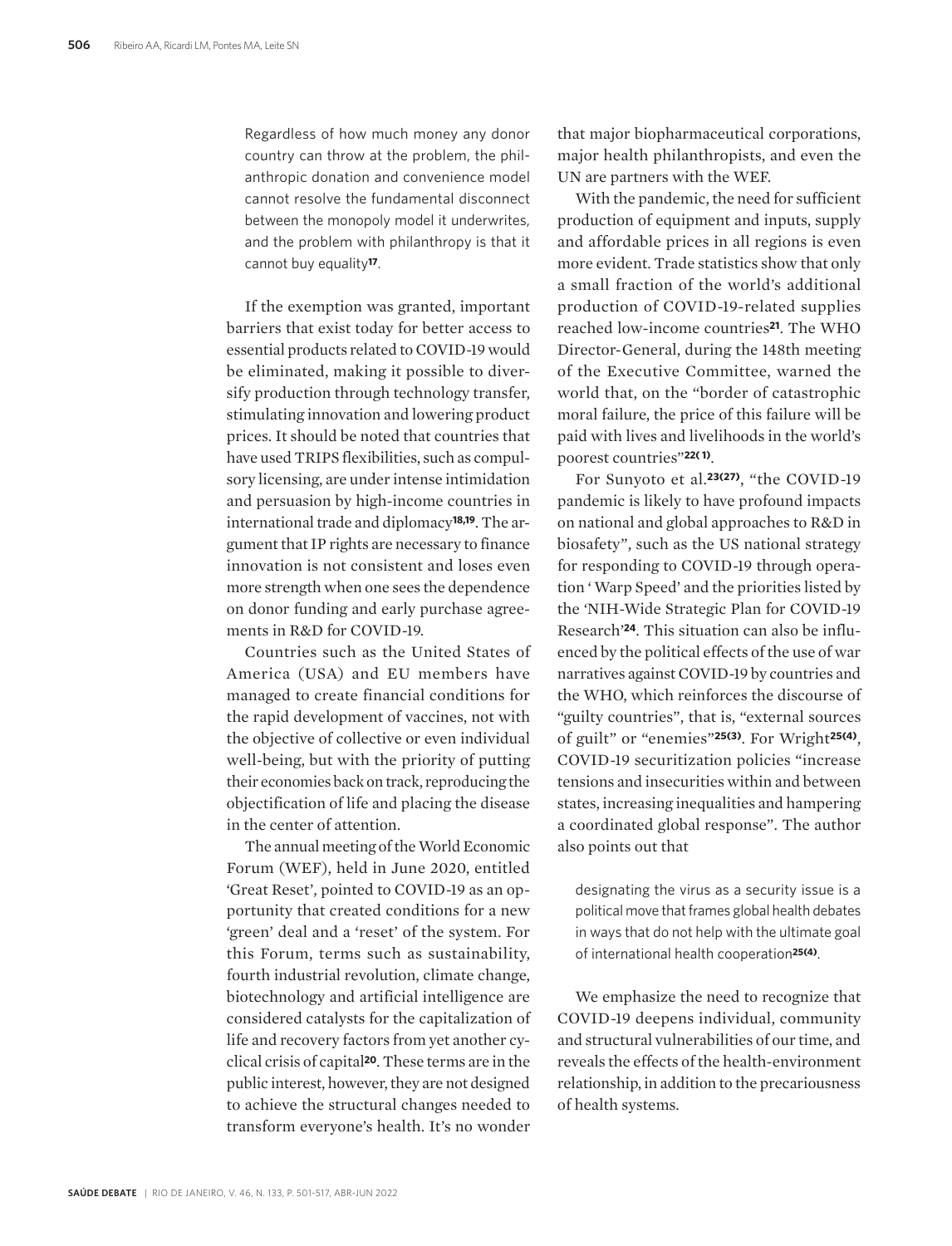# **Are these global health governance initiatives serving all countries?**

Global health diplomacy can be understood as a set of practices through which various actors try to coordinate and orchestrate global policy solutions with the argument of global health**26**, through negotiation of strategies and alliances, management of donors and stakeholders, acting in the relations between countries**27**. On the other hand, for Basile**28(16)**, this global health is understood as "the path between globalization, neoliberal hegemony and global commodification of life". Thus, it is necessary to analyze in its entirety how diplomacy in global health affects the landscape of policies and the global biopharmaceutical market and its implications for the health of people from the local to the global level.

Strategies for accessing medicines and other health products need to be aligned with the quest to reduce the profound asymmetries in the production and access to these technologies among the people of central and peripheral countries**29,30**. However, in these times of a pandemic, national protectionism in the acquisition of vaccines, masks, respirators, reagent tests and workforce stood out, to the detriment of diplomacy of comprehensive care and global health, with an emergency routine that can put even more at the end of the queue other relevant health issues**31**.

To Almeira**32(273)**,

The central premise that guides the WTO system is that human well-being will increase with economic growth based on trade liberalization in a context of non-discriminatory and transparent rules.

In this context, the author argues that there is no link between the benefits of global trade and sound social policies, nor in the application of public health principles and methods in the formulation and implementation of trade policies. Biopharmaceutical technologies, in addition to being under IP rights of several patents on the same product, may also be under the rights of supplementary protection certificates, trade secrets, and numerous evergreening strategies as a way to postpone the patent, among other mechanisms.

Commercial decision-making has a direct impact on health and takes place within the framework of the WTO, in which the WHO has a superficial role and influence, and low and middle-income countries have little voice and influence in decisions. The IP system has reproduced artificial scarcity and deprivation, in which price and production capacity are manipulated as sources of wealth for the few and deprivation for the many, reinforcing structural inequality. For Thambisetty**33(2)**, the patents:

They rely on self-interested behavior to drive innovation, and in doing so, undermine altruism, collaboration, and any notion of intellectual work to advance the common good.

Compulsory licenses, despite the importance of their use, have proved to be insufficient to minimize these asymmetries, as, among other weaknesses, the terms and conditions that limit competition and the absence of a legal obligation of broad transparency make R&D difficult and compose a restrictive geographic scope. Another example of the overlap between the right to health and commercial rights is the growing financialization of the biopharmaceutical sector, mergers and acquisitions of startups that, over time, gain market value, which influences the lack of detailing of the R&D costs of the product. This lack of transparency gives biopharmaceutical companies an advantage in price and competitiveness negotiations, especially those with monopoly technologies**34**.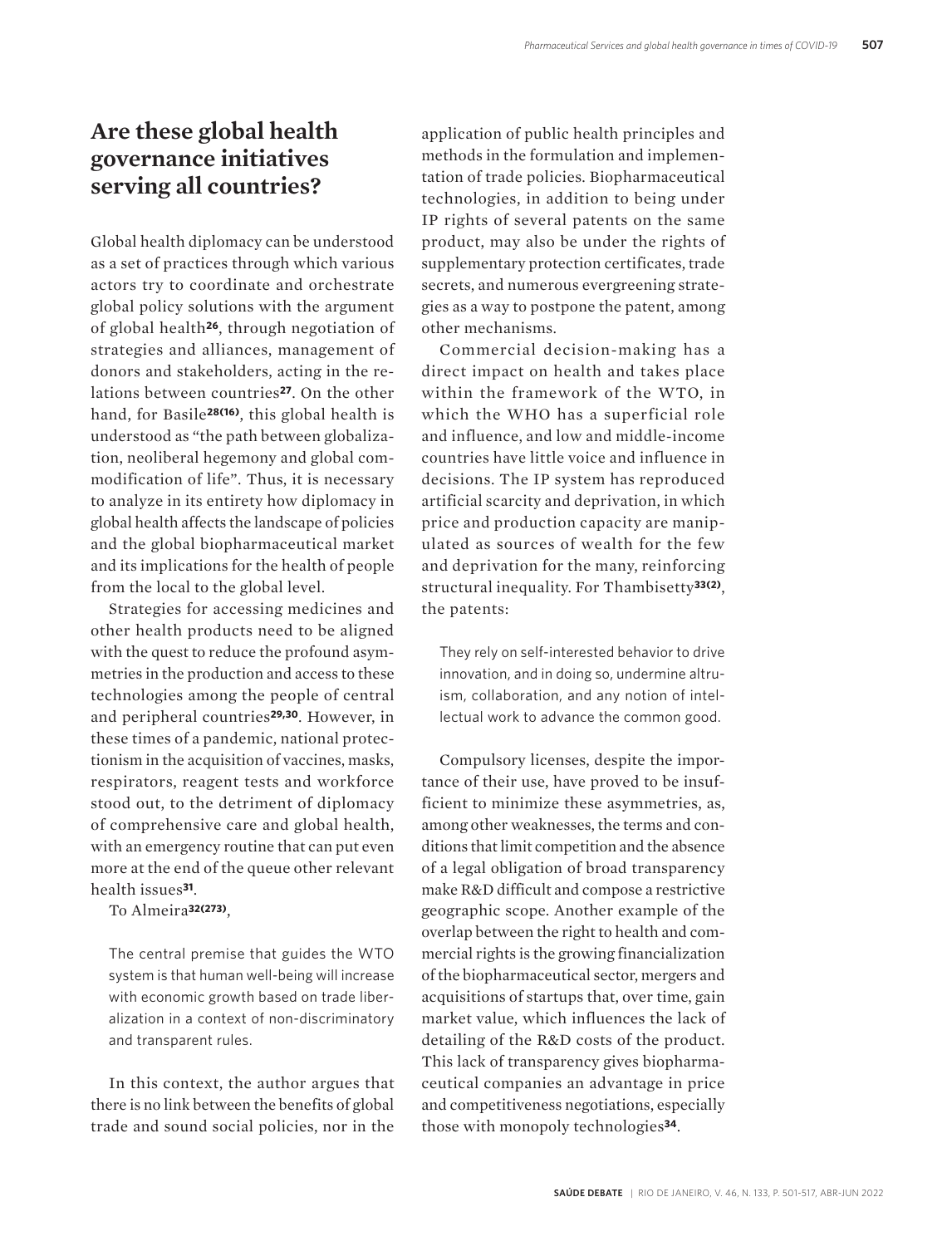#### As reported by Sarpatwari et al.**35(2303)**,

Broader knowledge of the cost of drug development can lead to better incentives to drive innovation in areas of high public health importance.

In this context, transparency is a core value for access to medicines, as a human rights issue**36,37** and must be aligned with the principles of open science, such as Open data, Open access, Open methods, Open peer review, Open source and Open resources**38**.

Such a scenario of opacity implies barriers for R&D and public production in peripheral countries. For Ido**39(3)**,

Even if the transparency of the pharmaceutical sector increases, and governments take steps to do so [...]. In this sense, it is also necessary that this agenda allows a broader reflection on the persistence of conflict of interests in the health field, especially in the undue lobby of certain private actors in the determination of public policies and international negotiations.

Furthermore, transparency must also ensure that investors' contributions and their risks are detailed**40**.

In central countries, there is a concentration of biotechnology and IP, while in peripheral countries, dependence and technological vulnerability are reproduced, deepened by the loss in international purchases due to the devaluation of other currencies in relation to the dollar and the euro. In this sense, measures of restrictions or temporary liberalization of trade in health products that took place during the pandemic may have different reflexes in northern and southern countries**41**. For Velasquez**42(3)**:

A binding global treaty or convention, negotiated at the WHO, could allow sustainable funding of research and development of useful and safe medicines at affordable prices for the population and public social security systems.

The adoption of such a convention within the WHO, based on article 19 of its constitution, could also make it possible to review the way in which the WHO acts in a broader sense.

For this to happen, it is necessary to require political and technical involvement on the part of Member States and civil society for the proper consideration of regulatory or fiscal strategies that subsidize gradual limits and targets to be agreed with private sector entities, as occurred, for example, in the Framework Convention on Tobacco Control. Furthermore, issues such as real-world evidence, drug pricing, new curative therapies, value-based alternative payment models, price transparency, digital technologies, precision medicine, population aging, and universal health care need to be discussed critically, in particular, regarding the link with the logic of financialization and the need to be guided by the public health perspective.

The initiatives pointed out in the previous section have limitations in that they still privilege the cosmovision of the hegemonic health of the contemporary world system. Among the constraints are: a) flight of human talent from the south to the global north; b) IP rights regime for corporate profit, not global access; c) trade policies that sanction the reduction of tariff protection and export taxes in peripheral countries; d) disconnection from the social determinations of local health; e) fragmented and commodified health systems**43**.

The WHO has taken timid actions on the components of the rational use of medicines. Meanwhile, the standardization of nomenclature for biological and biosimilar medicines has advanced and is a topic of great business interest, as it impacts competition between these products**44**. This situation is aggravated by the actions of corporations and influential countries in the maintenance of structural asymmetries in the international system, such as the supremacy of economic power in influencing multilateral arenas, both in terms of final decisions and in the construction of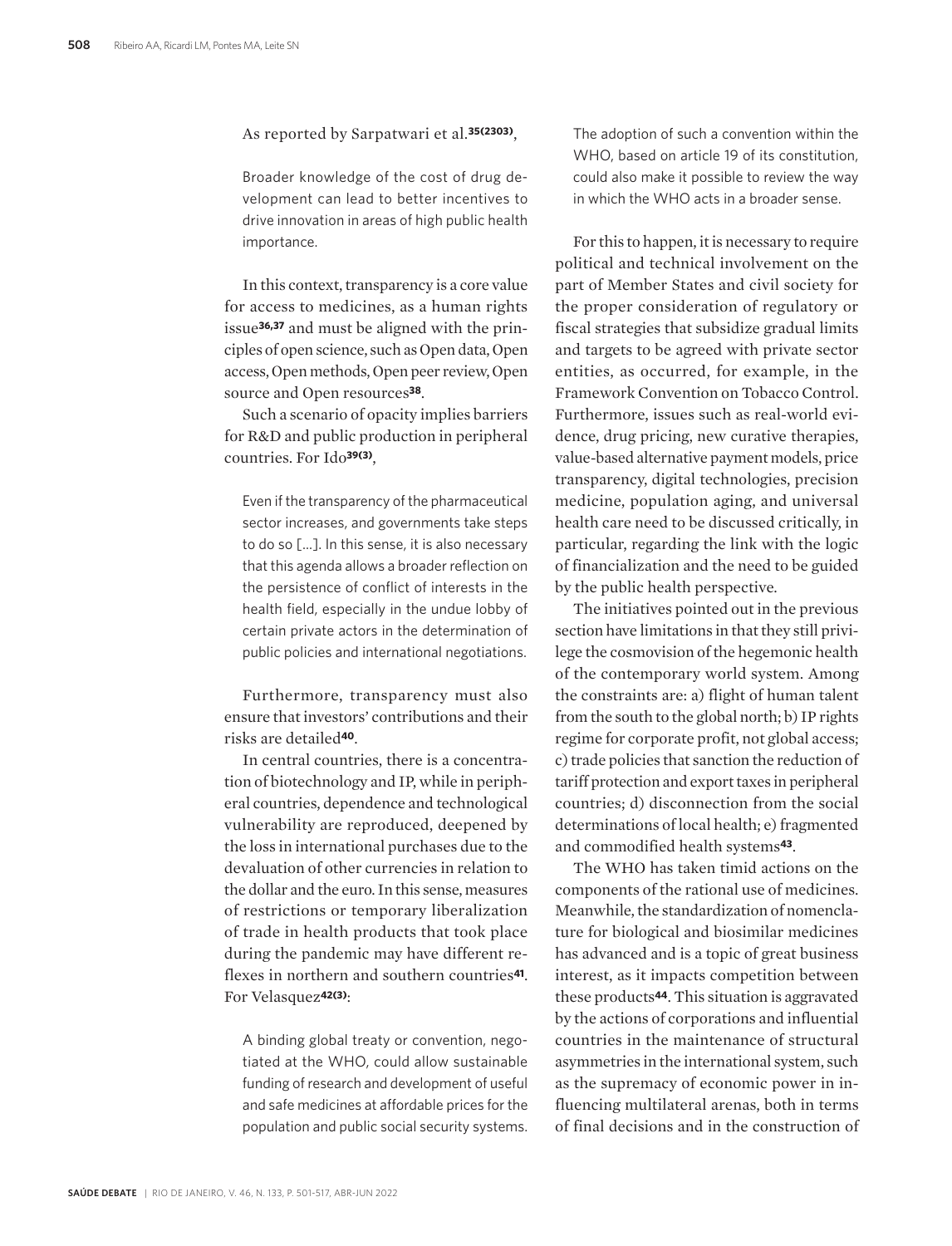rules and guidelines, as well as in emptying out initiatives that are not of their interest. The ongoing international cooperation initiatives and their stakeholders have not minimized these asymmetries.

# **Importance of rebuilding multilateral forums**

Multilateralism is defined as arrangements involving more than two states, while multilateral institutions are understood as multilateral arrangements with a set of rules**45**. Ruggie**46** goes further, pointing out that these arrangements between three or more States are coordinated by certain general principles and conduct, in a more qualitative approach.

Furthermore, Ruggie**46(571)** considers that, unlike multilateralism, "imperialism is another way of coordinating relations between three or more States, however, denying the sovereignty of the subject States". This internationalization of States is articulated with the so-called 'American informal empire', in which it coordinates the other powers of the global North in an integrated way and even China does not pose major challenges to this mechanism**47**, even with the current competition between the USA and China. This context can be elucidated by the criticism that the WTO has received for allegedly not incorporating and addressing the concerns and notes of developing countries regarding the TRIPS Waiver, placing these countries on the sidelines of decision-making**48,49**.

For Lima and Albuquerque**50**, international organizations promise to guarantee coordination between unequals, through mechanisms such as reciprocity, transparency, plurality of opinions and identities, and legitimacy. However, the transformational incapacity of these mechanisms is verified, which is reflected in a crisis of legitimacy of multilateralism and its institutions. The authors suggest "increasing cultural diversity and national representation"**50(10)** as an anti-status quo

strategy of power asymmetry in multilateral arenas, but there are limits to this strategy.

On the other hand, the so-called 'multistakeholderism' is defined by Raymond and DeNardis**51(573)** as the engagement between two or more categories of actors, such as the State, intergovernmental organizations, companies and civil society, involved in issues involving important values and public interest and by "polyarchic relations of authority constituted by procedural rules" and that spend some effort to influence the management of public affairs.

In the field of health, despite the harmful permeability of the WHO, it is still important to insist on governance based on principles of cooperation and solidarity and on the constitutional role of the WHO as a leading and coordinating authority on global health, defining public health rules and concrete solutions in global level and with co-responsibility at the local level, not only in emergencies. For this, it is necessary: social participation and participatory governance with transparency and without conflict of interest or corporate capture; incorporation of actors that have been left out of the negotiations, such as specialists and non-governmental institutions from peripheral countries**52**; and support for the WHO, disputing it in common collective interests and truly feasible cooperation.

In addition, its Member States need to act beyond the colonial mentality, moral rhetoric, fragile negotiations, self-promotion and permeability to corporations**53**, despite such a challenging situation. The WHO cannot be just a symbolic figure for the elaboration of fragile technical documents and resolutions. At the same time, a new global health architecture**54** or binding arrangements**55** alone are not enough to change the power structure, which is still favorable to corporate interests and restricted to the biomedical model**56**.

The Civil Society Declaration in 2017, presented during the election of the new WHO Director-General, among other issues, called for a WHO with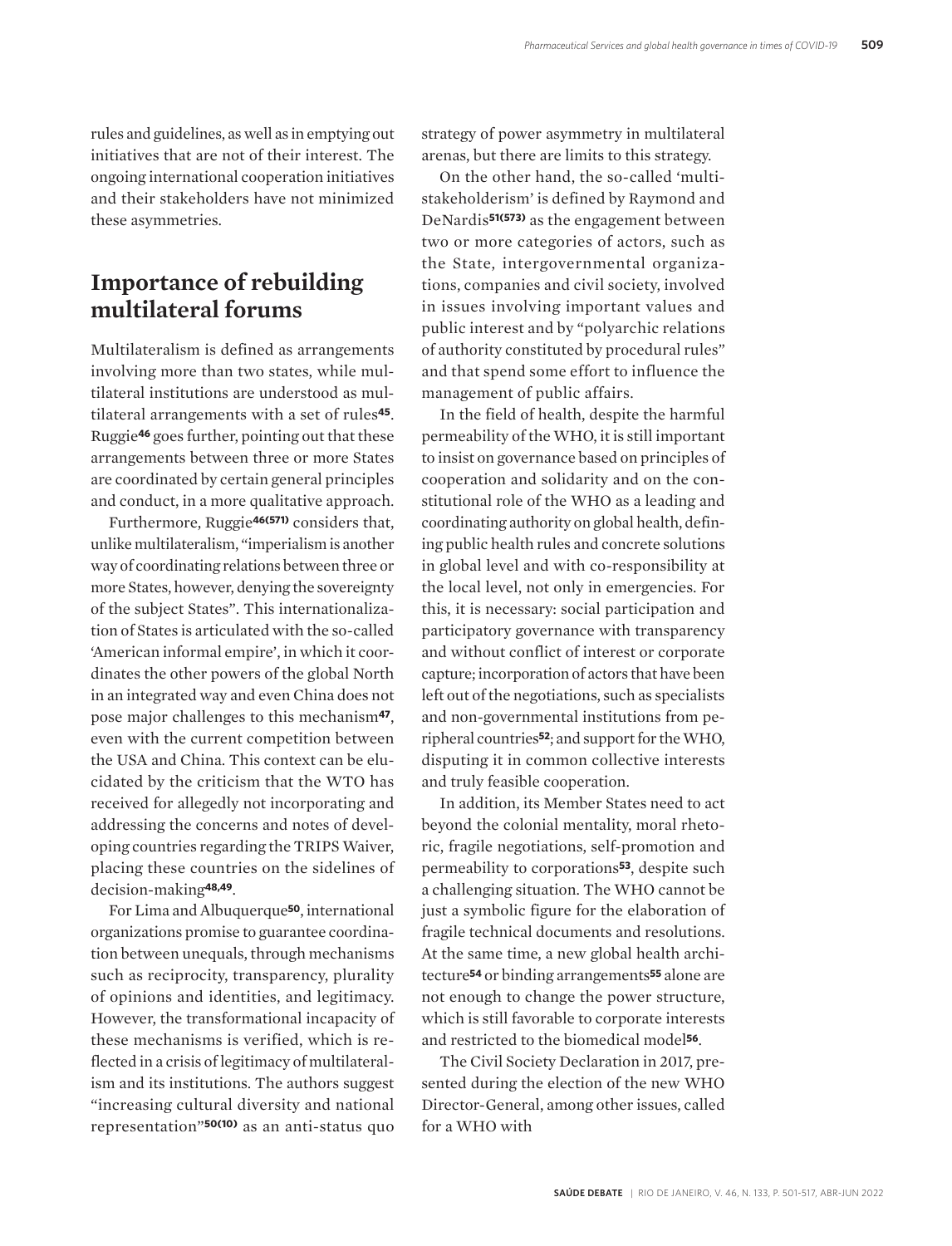Leading voice for Health for All among international and multilateral actors, taking a courageous stand in favor of public health in relation to potentially harmful actions carried out by other entities, such as in the field of Access to Essential Medicines and IP Rights**57(1)**.

This declaration remains current, because, in the midst of the financial vulnerability of donor dependence with their own interests, as well as the possible failure in the coordination of some collaborative research initiatives to face COVID-19, it is urgent to progressively recover the character multilateral and normative of the WHO, ahead of the mission to promote, preserve and regulate global public health, despite fragile legal and binding obligations**58,59**.

Nay et al.**60(1819)** point out that

WHO will not regain its full authority if Member States do not relinquish some of their national prerogatives for the benefit of global public health.

If in a pandemic everyone is affected, even if unequally, governance spaces should address access to health technologies as a common and solidarity right. Donations from highincome countries and other actors should not override the isonomy of bargaining power or make the implementation of resolutions and plans unfeasible. The Civil Society Declaration supporting the WHO states that:

The time has come for all WHO Member States to recognize and support the organization's immense value in comprehensively addressing the health challenges that lie ahead due to climate change and other threats, rather than using their own mistakes as an excuse to further weaken the organization's leadership and role in protecting global health**61(1)**.

Engagement with private sector entities in implementing WHO actions highlights conflicts of interest, especially given the lack of

independent WHO funding. Consequently, the organization is insufficiently protected from undue influence from industry lobbies. In multistakeholderism, despite the anticipated participation of multiple actors – including international organizations, the private sector, philanthropic foundations, global public-private partnerships and civil society – there is no standardized definition of stakeholders, nor accountability, governance or representative mandates. Thus, multistakeholderism allows transnational corporations to expand their interests and image, through the involvement of actors that address ethical and social issues, but with deep private interests.

Multistakeholder governance disregards standards for preventing conflicts of interest, transparency of members' finances or financial transactions, and fundamental democratic safeguards. On the other hand, there is corporate self-interest, often with profit-oriented decision-making contrary to the public interest. A report by the Transnational Institute**<sup>62</sup>** exemplifies some side effects of multistakeholderism, as in the case of the GAVI Alliance, which does not address the strengthening of public and universal health systems as a strategic axis for immunization.

As for 'multistakeholderism', it is necessary to combat all forms of for-profit stakeholders that weaken the decision-making of Member States, that present conflicts of interest, that are harmful to the balance of power, that are undemocratic and that leave countries and populations at the mercy of private interests. For Dowbor**63(1)**:

In this era in which the planetary concentration of social wealth in a few hands is becoming unsustainable, understanding the mechanism of generation and appropriation of this wealth is fundamental.

The aforementioned 'Great Reset', organized by the World Economic Forum, which includes environmental aspects and access to vaccines, is a sample of how 'multistakeholderism' is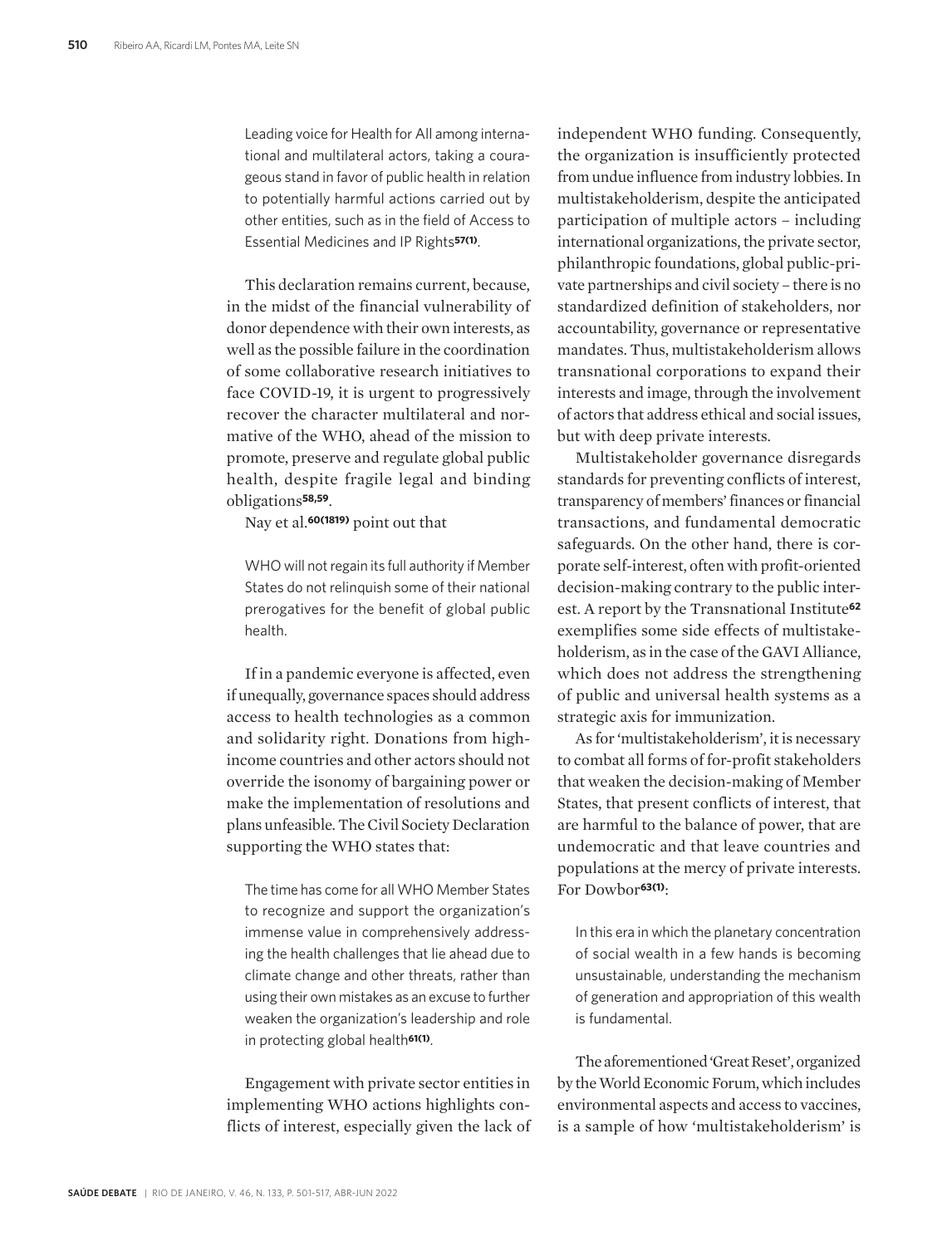trying to make multilateralism obsolete in addressing complex global issues. Organized civil society organizations have called the 'Great Reset' the 'Great Take Over', that is, the great capture of global governance**64**. In addition, the World Economic Forum's partnership with the UN has led to multistakeholder governance that drains public money and leverages UN legitimacy for initiatives by transnational corporations**65**. In this sense, the Covax Facility initiative can be mentioned as an example, which brought several decisions outside the WHO. Other alternative multilateral articulations, such as the Paris Peace Forum**66**, where funds were raised and strategies aligned, and the European Health Union**67**, took place outside the multilateral governance framework, included dominant corporate voices, and are likely to have lasting ramifications for the future of global health governance.

The UN has made several multistakeholder partnerships, such as the Global Action Plan for Healthy Lives and Well-being for All**68**. In addition, a Strategic Partnership Agreement was signed for the implementation of the 2030 Agenda for Sustainable Development, which institutionalized the corporate capture of the UN, providing preferential access to the formulation of initiatives to transnational companies**69**. Among these transnationals is the 'big pharma', which operates in the privatization of public investments and in the maintenance of the market monopoly, and not for equitable and universal access. A situation that did not differ from the receipt of large sums of public money for R&D of health supplies related to COVID-19.

Gleckman**70(xv)** questions if

The current unique responsibilities and obligations of nation-states will change when powerful non-state actors play a formal or semi-formal decision-making role in international relations.

Added to this is the concern about how these changes influence the participation of civil society and the general public and how this directly affects our daily lives. The political rise (and increase in wealth) of the transnational elite, including through supposed strategies of 'benevolence'**71**, and a loss of trust in governments can contribute to the lack of perspective on health as a right and a common and accessible good to all.

Reports from 2017 to 2020 prepared by the UN Conference on Trade and Development recommend inducing inclusive growth in the age of digitization, ending austerity and fiscal gaps, and counterbalancing corporate power**72**. However, these recommendations can be rhetorical, without really breaking the circuit that feeds dependency and without having human dignity and nature as pillars in initiatives that recognize the contradictions of 'inclusion' and 'developmentalism', crossed by the new geography of domination subsidized by disruptive technological changes and growing inequity.

Multilateralism needs to be rebuilt through strategies that make power relations less unequal and initiatives less fragmented. Unequal relations of political power condition public policies – and how we live (or survive), get sick and die – and favor a neoliberal vision of health. For this, funding and allocation of resources need to be ensured, issues need to be addressed in an integrated manner and articulated with human, natural and intergenerational needs, enabling the participation of people and subordinate populations in the formulation of strategic global issues for the global agenda and in decision-making.

### **Final considerations**

The economic discourse of pharmaceutical corporations has perpetuated the situation of scarcity and colonial exploitation, even if disguised as 'pro life' capitalist companies. To effectively promote PS for all peoples, it is necessary to recognize biopharmaceuticals as public goods and based on a comprehensive, participatory and inclusive public health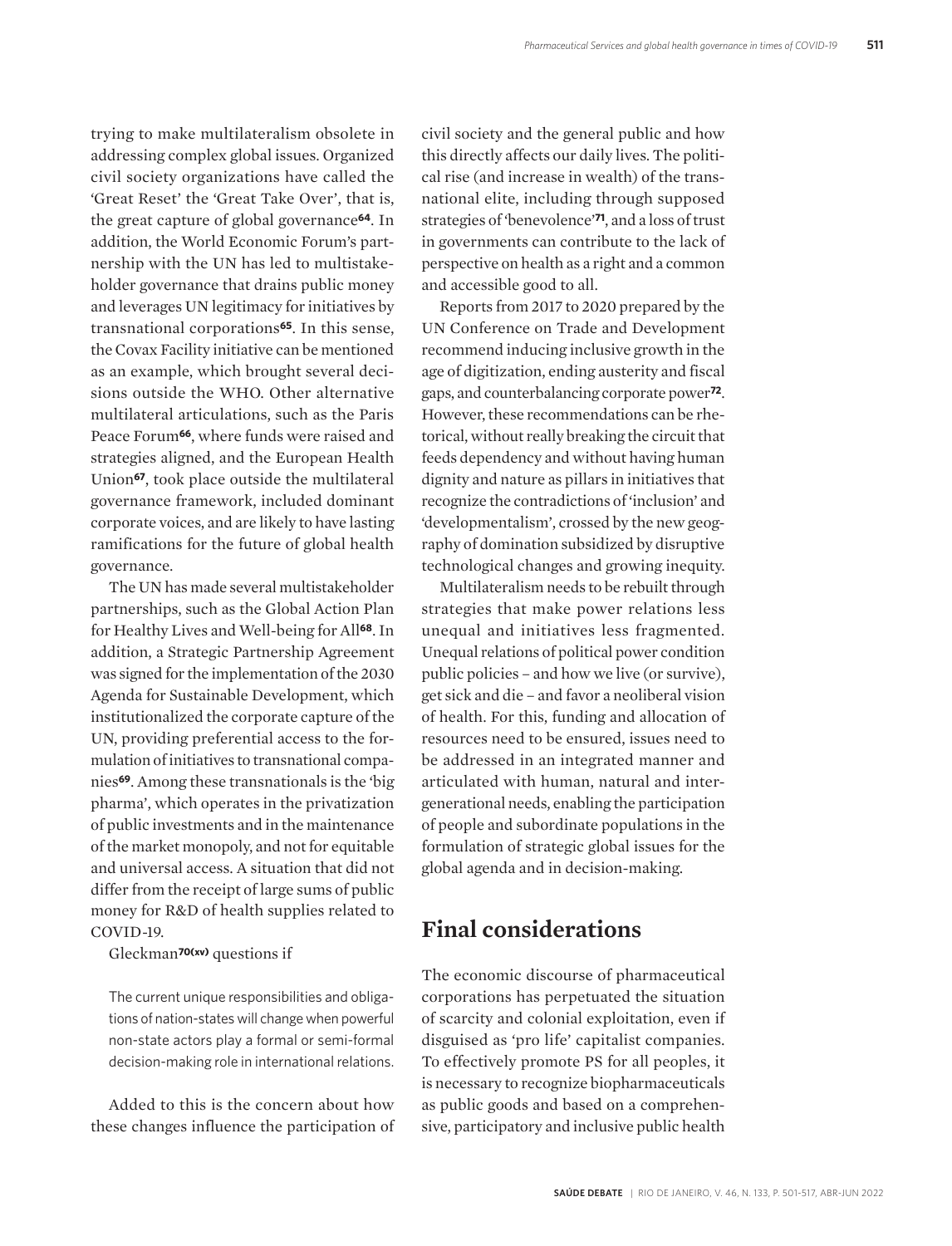approach that integrates rights, social dimensions, progressive taxation to reduce inequality and debt cancellation of the poorest countries. Furthermore, there is the importance of remodeling the R&D and IP ecosystem, with greater technical-scientific, financial and political independence, greater authority and transparency of the WHO; and that the different forms of knowledge and innovation have equity and universality as objectives.

Subsidizing PS that are integrated, efficient and oriented for the scaling up and rational use of medicines requires interventions and structural reforms at all stages of the value chain, including research, IP, production, pricing, regulation, health systems and services, procurement, analysis of the health situation and approach to the social determinants of health. It is necessary to consider that low and lowermiddle-income countries cannot participate in pre-purchase agreements; they lack financing, have tax and fiscal injustice, deficit in purchasing power (especially with low quantity demand) to negotiate prices of pharmaceutical products and implement services that promote their rational and appropriate use. In general, they have fragile regulatory systems and may not have the necessary technical infrastructure for the proper and safe use of pharmaceuticals.

The question is whether we will be able and willing to face the pharmaceutical industry, the private and health insurance systems and the professional categories that are traversed by subordination in its various layers and strata. More critical and transdisciplinary analyzes are suggested, focusing on the intersections between policies related to pharmaceuticals, public health, and economic constraints that determine the chances of health and good living everywhere.

### **Collaborators**

Ribeiro AA (0000-0003-0233-9465)\* contributed to the design, planning, analysis and interpretation of data; review of the article text and approval of the final version of the manuscript. Ricardi LM (0000-0002-7500-0465)\* contributed to the analysis and interpretation of data and review of the article's text. Pontes MA (0000-0002-0726-7475)\* contributed to the analysis and interpretation of data and revision of the article's text. Leite SN (0000- 0002-5258-9684)\* contributed to the planning, review of the article's text and approval of the final version of the manuscript.  $\blacksquare$ 

\*Orcid (Open Researcher and Contributor ID).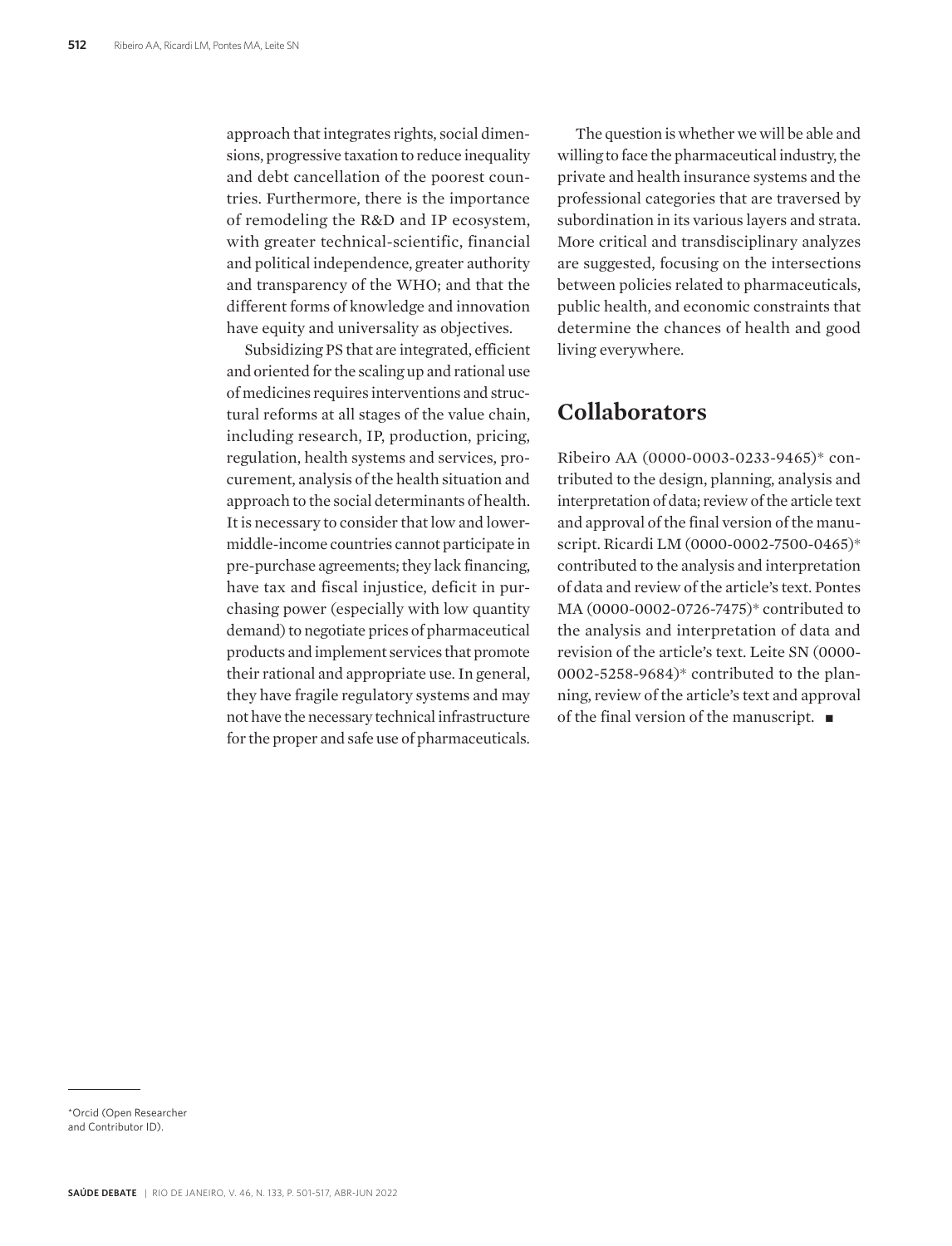### **References**

- 1. World Health Organization. Framework Convention on Tobacco Control. Geneva: WHO; 2021. [acesso em 2021 jan 1]. Disponível em: https://www.who.int/fctc/ cop/about/en/.
- 2. World Health Organization. WHO model list of essential medicines - 22nd list, 2021. Geneva: WHO; 2021. [acesso em 2021 jan 1]. Disponível em: https:// www.who.int/publications/i/item/WHO-MHP-HPS- -EML-2021.02.
- 3. Gleckman H. Where we are now with the global governance of TNCS. Series of Three Visual Presentations – Part 1. [acesso em 2021 jan 1]. Disponível em: https://www.tni.org/files/article-downloads/13\_ msismvisualpresentations-overningtncsbymultilateralism\_stateofplay.pdf.
- 4. Gleckman H. Where we are now with the emergence of multistakeholderism. Series of Three Visual Presentations – Part 2.2020. [acesso em 2021 jan 1]. Disponível em: https://www.tni.org/files/article-downloads/23\_ msismvisualpresentations-\_what\_is\_msism.pdf.
- 5. Moraes RV. A atuação internacional do Ministério da Saúde no tema de acesso a medicamentos. In: Brasil. Ministério da Saúde. Assessoria de Assuntos Internacionais de Saúde. Saúde e Política Externa: os 20 anos da Assessoria de Assuntos Internacionais de Saúde (1998-2018). Brasília, DF: Ministério da Saúde; 2018.
- 6. World Health Assembly. Resolution WHA 56.27. Intellectual property rights, innovation and public health Resolution. Geneva: WHA; 2003.
- 7. World Health Assembly. Resolution WHA59.24.Public health, innovation, essential health research and intellectual property rights: towards a global strategy and plan of action. Geneva: WHA; 2006.
- 8. World Health Assembly. Resolution WHA61.21. Global strategy and plan of action on public health, innovation and intellectual property. Geneva: WHA; 2008.
- 9. World Health Organization. Global Strategy and Plan of Action on Public Health, Innovation and Intellectual Property. Geneva: WHO; 2011.
- 10. United Nations. Report of The United Nations Secretary-General's High-Level Panel on Access to Medicines. [acesso em 2021 jan 1]. Disponível em: http:// www.unsgaccessmeds.org/reports-documents.
- 11. United Nations. General Assembly. Forty-first session Human Rights Council. Resolution A/HRC/41/L.13. 8 July 2019a. Access to medicines and vaccines in the context of the right of everyone to the enjoyment of the highest attainable standard of physical and mental health. 2019a. [acesso em 2021 jan 1]. Disponível em: https://www.healthpolicy-watch.org/wp-content/ uploads/2019/07/HRC-Resolution-L.13-Access-to- -Medicines-and-Vaccines-English.pdf.
- 12. United Nations. Follow-up to the political declaration of the high-level meeting of the General Assembly on antimicrobial resistance. Report A/73/869. 2019b. [acesso em 2021 jan 1]. Disponível em: https://undocs.org/en/A/73/869.
- 13. World Health Organization. Executive Board. Report EB 148/24. Social determinants of health. Geneva: WHO; 2021. [acesso em 2021 jan 1]. Disponível em: https://apps.who.int/gb/ebwha/pdf\_files/EB148/ B148\_24-en.pdf.
- 14. Oxfam International. The People´s Vaccine. Health Action International. Letter to Dr. Tedros Adhanom Ghebreyesus. 2021. [acesso em 2021 jan 1]. Disponível em: https://www.keionline.org/wp-content/ uploads/HE-Dr-Tedros-Letter-from-Peoples-Vaccine-Alliance-and-Health-Action-International.pdf.
- 15. World Trade Organization. IP/C/W/669. Waiver from certain provisions of the TRIPS Agreement for the prevention, containment and treatment of Covid-19. 2020 out 20. [acesso em 2021 jan 1]. Disponível em: https://docs.wto.org/dol2fe/Pages/SS/directdoc.aspx?filename=q:/IP/C/W669.pdf&Open=True.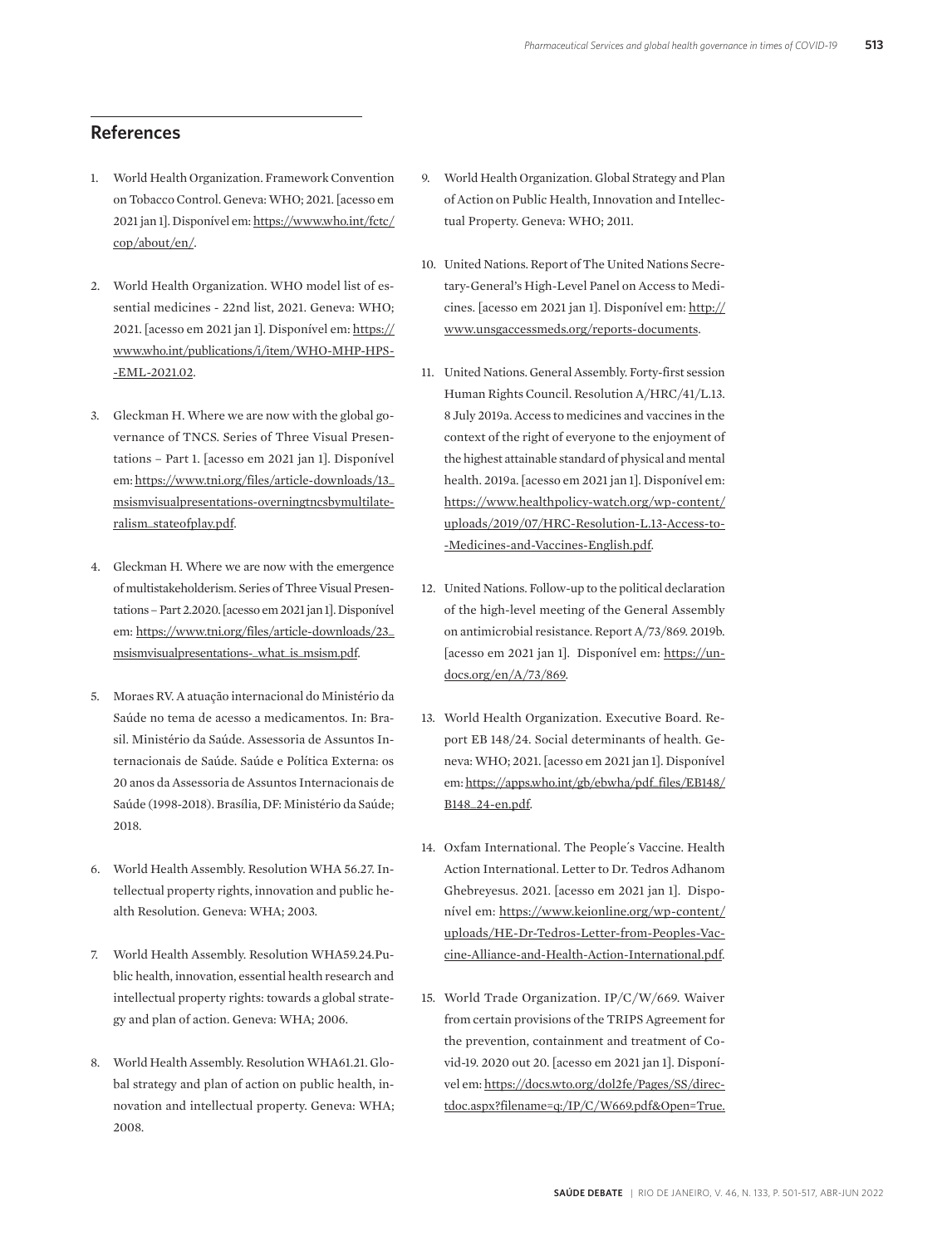- 16. Knowledge Ecology International. WTO TRIPS Council (October 2020): European Union dismisses concerns that IPRs are a barrier to Covid-19 medicines and technologies. 2020 out 20. [acesso em 2021 jan 1]. Disponível em: https://www.keionline.org/34275.
- 17. World Trade Organization. TRIPS Council regular meetings. [acesso em 2021 fev 20]. Disponível em: https:// www.wto.org/english/tratop\_e/trips\_e/intel6\_e.htm.
- 18. World Trade Organization. IP/C/W/672. Waiver from certain provisions of the TRIPS Agreement for the prevention, containment and treatment of Covid-19. 2021. [acesso em 2021 jan 1]. Disponível em: https://docs.wto.org/dol2fe/Pages/SS/directdoc. aspx?filename=q:/IP/C/W672.pdf&Open=True.
- 19. South Centre. Alcance de la licencia obligatoria y el uso gubernamental de medicamentos patentados en el contexto de la pandemia de Covid-19. 2020. [acesso em 2021 jan 1]. Disponível em: https://www.southcentre.int/wp-content/uploads/2020/04/Covid-19- -CL-Table-ES.pdf.
- 20. World Economic Forum. The Great Reset. [acesso em 2021 jan 30]. Disponível em: https://www.weforum.org/great-reset/.
- 21. United Nations. United Nations Conference on Trade and Development. Global trade: a frail recovery in the second half of 2020. [acesso em 2021 jan 1]. Disponível em: https://unctad.org/system/files/official- -document/ditcinf2020d4\_en.pdf.
- 22. World Health Organization. WHO Director-General's opening remarks at 148th session of the Executive Board. 2021. [acesso em 2021 jan 1]. Disponível em: https://www.who.int/director-general/speeches/detail/ who-director-general-s-opening-remarks-at-148th- -session-of-the-executive-board.
- 23. Sunyoto T, Vieira M, Moon S, et al. Research Synthesis: Biosecurity Research and Development (R&D). KNOWLEDGE PORTAL on innovation and access to medicines. 2020. [acesso em 2021 jan 1]. Disponível em: https://www.knowledgeportalia.org/biosecurityrd.
- 24. Leineweber FV, Bermudez JAZ. A influência da resposta dos EUA à Covid-19 no contexto da Saúde Global. Ciênc. Saúde Colet. No prelo 2021. [acesso em 2021 jan 1]. Disponível em: http://www.cienciaesaudecoletiva.com.br/artigos/a-influencia-da-resposta-dos-eua-a-covid19-no-contexto-da-saude- -global/17832?id=17832.
- 25. Wright India. Are We at War? The Politics of Securitizing the Coronavirus. 2021 jan 10. [acesso em 2021 jun 1]. Disponível em: https://www.e-ir.info/pdf/89284.
- 26. Ruckert A, Labonté R, Lencucha R, et al. Global health diplomacy: A critical review of the literature. Soc Sci Med. 2016 [acesso em 2021 jun 1]; (155):61- 72. Disponível em: 10.1016/j.socscimed.2016.03.004.
- 27. Martins P, Aguiar ASW, Mesquita CAM, et al. Diplomacia da saúde global: proposta de modelo conceitual. Saude soc. 2017; 26(1):229-239.
- 28. Basile G. Clacso. La salud internacional Sur Sur: hacia un giro decolonial y epistemológico. [acesso em 2021 jun 1]. Disponível em: http://biblioteca.clacso. edu.ar/clacso/gt/20190320033726/II\_DOSSIERS\_ DE\_SALUD\_INT\_SUR\_SUR\_GT2019.pdf.
- 29. OXFAM International. Small group of rich nations have bought up more than half the future supply of leading Covid-19 vaccine contenders. 2020. [acesso em 2021 jun 1]. Disponível em: https://www.oxfam. org/en/press-releases/small-group-rich-nations-have-bought-more-half-future-supply-leading-covid-19.
- 30. Callaway E. The unequal scramble for coronavirus vaccines - by the numbers. Nature. 2020 [acesso em 2021 jun 1]; (584):506-507. Disponível em: https:// doi.org/10.1038/d41586-020-02450-x.
- 31. Sanahuja JA. Covid-19: riesgo, pandemia y crisis de gobernanza global. Anuário CEIPAZ, 2019-2020. Madrid: Ceipaz; 2020.
- 32. Almeida C. Saúde, política externa e cooperação sul- -sul em saúde: elementos para a reflexão sobre o caso do Brasil. In: Fundação Oswaldo Cruz. A saúde no Brasil em 2030 - prospecção estratégica do sistema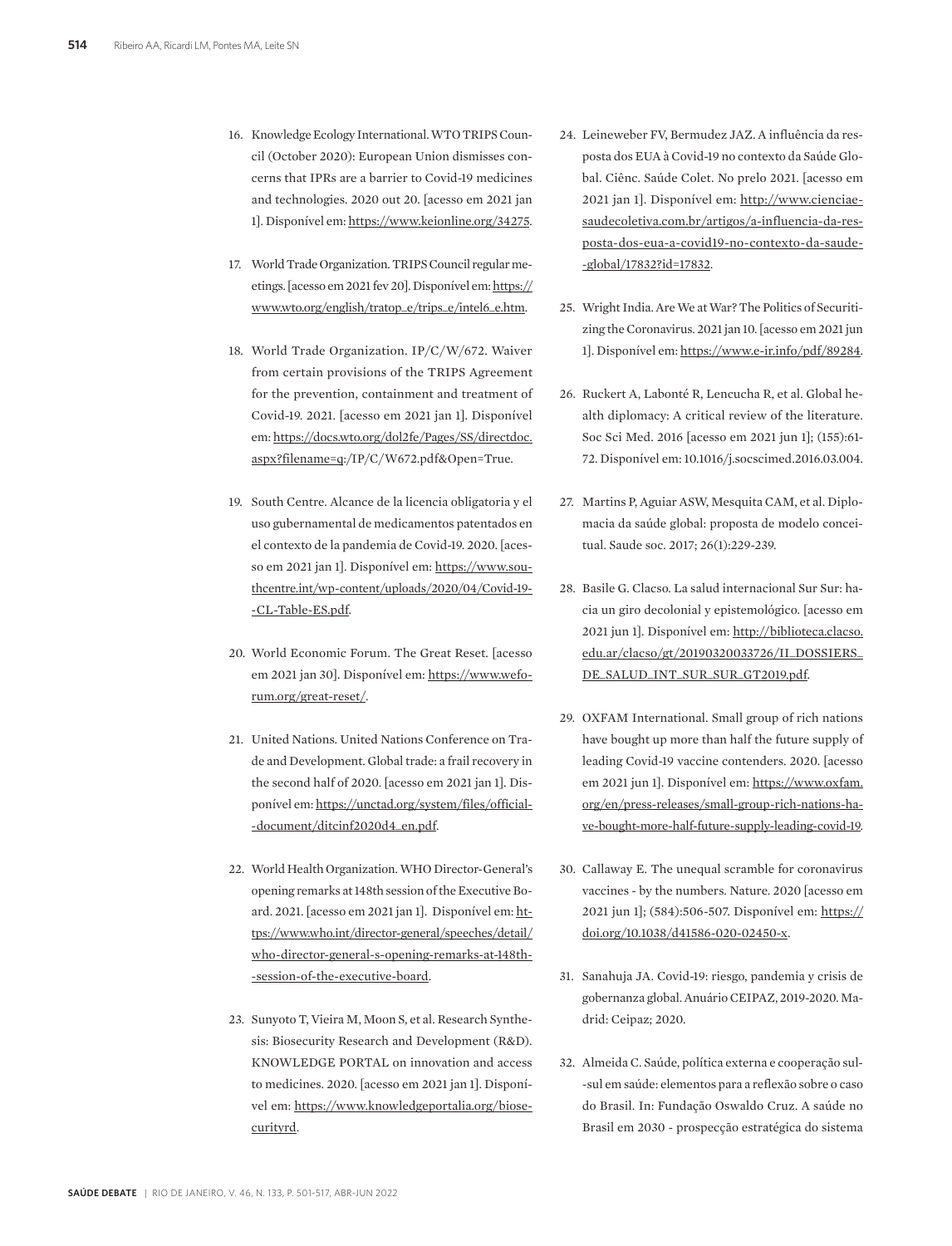de saúde brasileiro: desenvolvimento, Estado e políticas de saúde. Rio de Janeiro: Fiocruz; Ipea; Ministério da Saúde; Secretaria de Assuntos Estratégicos da Presidência da República; 2013. vol. 1. p. 233-327.

- 33. Thambisetty S. Vaccines and patents: how self-interest and artificial scarcity weaken human solidarity. London School of Economics and Political Science. 2021. [acesso em 2021 jun 1]. Disponível em: https:// www.printfriendly.com/p/g/LKnS8y.
- 34. Bermudez J. Os medicamentos e tecnologias farmacêuticas como uma questão estratégica para a viabilidade do Sistema Único de Saúde. Physis. 2018 [acesso em 2021 jun 1]; 28(1):e280102. Disponível em: http:// dx.doi.org/10.1590/s0103-73312018280102.
- 35. Sarpatwari A, Avorn J, Kesselheim AS. State Initiatives to Control Medication Costs - Can Transparency Legislation Help? N Engl J Med. 2016; 374(24):2301- 2304. Disponível em: doi:10.1056/NEJMp1605100.
- 36. Harvard. FXB Center for Health and Human Rights. Access to medicines and human rights. In: Health and Human Rights Resource Guide. Chapter 10. [acesso em 2021 jun 1]. Disponível em: https://www. hhrguide.org/2017/06/09/access-to-medicines-and -human-rights/.
- 37. Perehudoff K, T Hoen E. Human Rights and Intellectual Property for Universal Access to New Essential Medicines. In: Equitable Access to High-Cost Pharmaceuticals. [s.l.]: Elsevier; 2018. p. 67-87.
- 38. Gallagher RV, Falster DS, Maitner BS. et al. Open Science principles for accelerating trait-based science across the Tree of Life. Nat Ecol Evol. 2020 [acesso em 2022 abr 25]; (4):294-303. Disponível em: https://doi.org/10.1038/s41559-020-1109-6.
- 39. Ido VHP. Transparência no setor farmacêutico: uma nova dimensão do debate internacional sobre acesso a medicamentos?. Trab. educ. saúde. 2019 [acesso em 2022 abr 25]; 17(3):e0022656. Disponível em: https://doi.org/10.1590/1981-7746-sol00226.
- 40. Torreele E. Business-as-Usual will not Deliver the Covid-19 Vaccines We Need. Development (Rome). 2020 [acesso em 2022 abr 25]; 63(2-4):191-199. Disponível em: https://doi:10.1057/s41301-020-00261-1.
- 41. Ismail F. WTO reform and the crisis of multilateralism: A Developing Country Perspective. Geneva: South Centre; 2020. [acesso em 2022 abr 25]. Disponível em: https://www.southcentre.int/wp-content/ uploads/2020/09/Bk\_2020\_WTO-reform-and-the- -crisis-of-multilateralism\_EN.pdf.
- 42. Velásquez G. Rethinking R&D for Pharmaceutical Products After the Novel Coronavirus COVID-19 Shock. Geneva: South Centre. (Policy Brief. nº 75) 2020. [acesso em 2022 abr 25]. Disponível em: https:// www.southcentre.int/wp-content/uploads/2020/04/ PB-75-Rethinking-RD-after-COVID-19-Shock-REV. pdf.
- 43. Global Health Watch. O que é o WHO Watch?. 2021. [acesso em 2022 abr 25]. Disponível em: https://www. ghwatch.org/who-watch/about.
- 44. World Health Organization. WHO Expert Committee on Biological Standardization. 2021. [acesso em 2022 abr 25]. Disponível em: https://www.who.int/ biologicals/expert\_committee/en/.
- 45. Keohane R. Multilateralism: an agenda for research. Inter. J. 1990; 45(4):731-764.
- 46. Ruggie J. Multilateralism: the anatomy of an institution. Inter Org. 1992; 48(3):561-598.
- 47. Garcia A, Bugiato CM. Repensando o estado e imperialismo nas relações internacionais: as contribuições teóricas de Leo Panitch. Rev Est. Intern. 2019; (10):3-18.
- 48. Geneva Health Files. Is the 'Walker Process' at the WTO undermining the TRIPS Waiver? Newsletter Edition. 2021 [acesso em 2022 abr 25]; (108). Disponível em: https://genevahealthfiles.substack.com/p/ is-the-walker-process-at-the-wto?justPublished=true.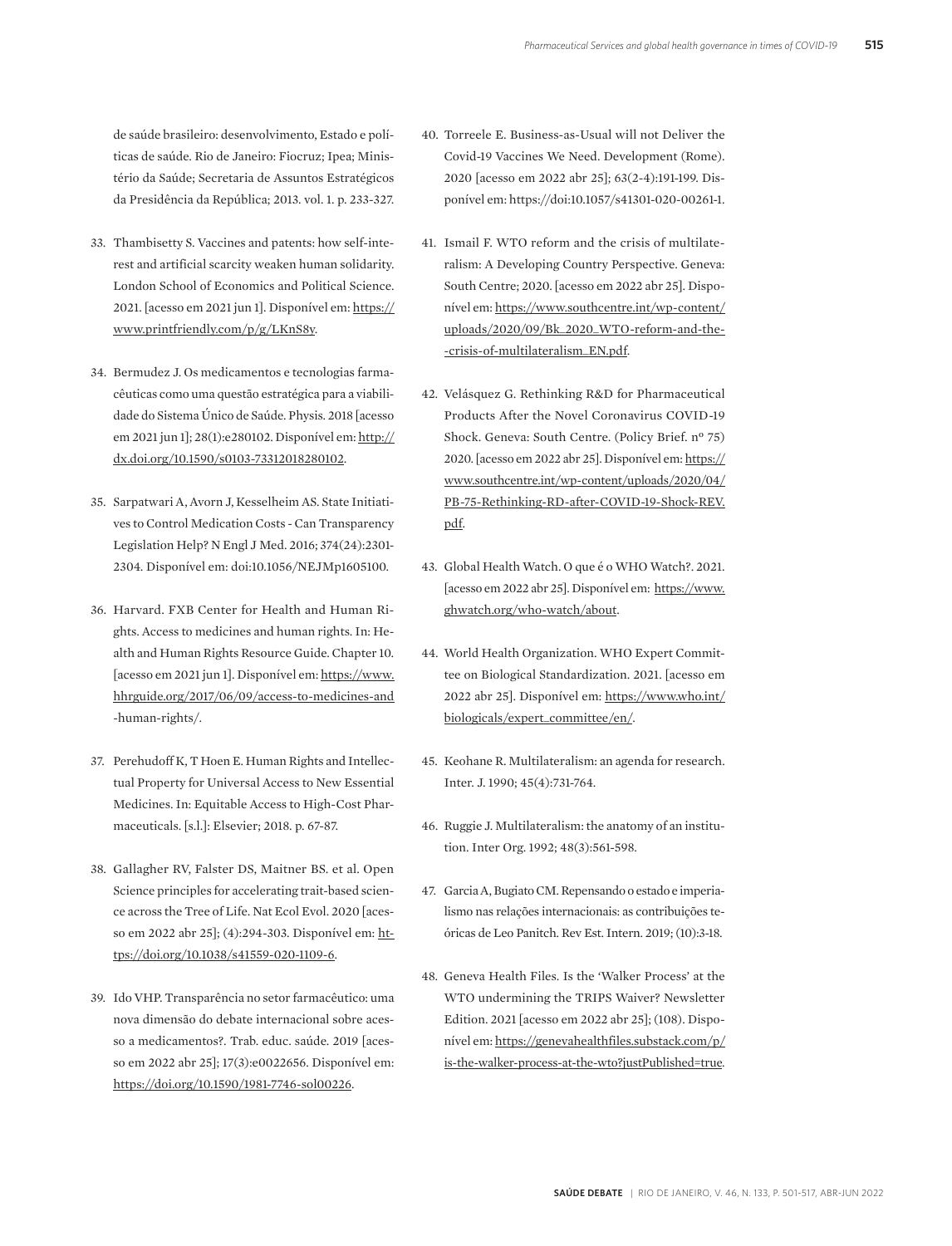- 49. Global civil society protest against. WTO pushing 'Walker text', sidelining TRIPS waiver. [acesso em 2022 abr 25]. Disponível em: https://www.thehindubusinessline.com/news/national/global-civil-society-protest-against-wto-pushing-walker-text-sidelining-trips-waiver/article37596283.ece.
- 50. Lima MRS, Albuquerque M. Reordenamento global, crise do multilateralismo e implicações para o Brasil. Rio de Janeiro: Centro Brasileiro de Relações Internacionais; Policy Note; 2020. p. 4-12. [acesso em 2022 abr 25]. Disponível em: https://www.cebri.org/ br/doc/6/reordenamento-global-crise-do-multilateralismo-e-implicacoes-para-o-brasil.
- 51. Raymond M, DeNardis L. Multistakeholderism: anatomy of an inchoate global institution. Inter. Theory. 2015 [acesso em 2022 abr 25]; 7(3):572. Disponível em: https://doi.org/10.1017/S1752971915000081.
- 52. Geneva Global Health Hub. The politics of a WHO pandemic treaty in a disenchanted world. Conference version of the G2H2. 2021. [acesso em 2022 abr 25]. Disponível em: https://g2h2.org/wp-content/uploads/2021/11/G2H2-Politics-of-a-WHO-Pandemic- -Treaty-Conference-version.pdf.
- 53. Almeida C, Campos RP. Multilateralismo, ordem mundial e Covid-19: questões atuais e desafios futuros para a OMS. Saúde debate. 2021; 44(esp4):13-39.
- 54. World Health Organization. Global Leaders unite in urgent call for international pandemic treaty. 2021. [acesso em 2022 abr 25]. Disponível em: https://www. who.int/news/item/30-03-2021-global-leaders-unite-in-urgent-call-for-international-pandemic-treaty.
- 55. Friedman EA. "Towards a Framework Convention on Global Health: A Transformative Agenda for Health Justice". Yale J. Health Pol. Law, Ethics. 2013. [acesso em 2022 abr 25]; 3(1). Disponível em: https://digitalcommons.law.yale.edu/yjhple/vol13/iss1/1/.
- 56. Schrecker T. Globalization and Health: Political Grand Challenges. Rev. Inter. Pol. Economy. 2019; 26-47. Disponível em: https://www.tandfonline.com/doi/ abs/10.1080/09692290.2019.1607768.
- 57. Geneva Global Health Hub. The WHO we want and the leadership WHO needs. A message from civil society. 2017. [acesso em 2022 abr 25]. Disponível em: http://g2h2.org/posts/nextdg/.
- 58. Velásquez G. World Health Organization Reforms in the Time of Covid-19. Geneva: South Centre; 2020. [acesso em 2022 abr 25]. Disponível em: https://www. southcentre.int/wp-content/uploads/2020/11/RP-121.pdf.
- 59. Gostin LO, Moon S, Meier BM. Reimagining Global Health Governance in the Age of COVID-19. Ame. J. Pub. Health. 2020 [acesso em 2022 abr 25]; 110(11):1615-1619. Disponível em: https://doi. org/10.2105/AJPH.2020.305933.
- 60. Nay O, Kieny MP, Mármora L, et al. The WHO we want. Lancet. 2020 [acesso em 2022 abr 25]; 395(10240):1818-1820. Disponível em: https://doi. org/10.1016/S0140-6736(20)31298-8.
- 61. Geneva Global Health Hub. Time to rally behind the World Health Organization. A civil soc. Stat. 2020. [acesso em 2022 abr 25]. Disponível em: http://g2h2. org/posts/time-to-rally/.
- 62. Transnational Institute. Multistakeholderism: a critical look. Workshop report. 2019 mar. [acesso em 2022 abr 25]. Disponível em: https://www.tni.org/ en/publication/multistakeholderism-a-critical-look.
- 63. Dowbor L. Contra o ultracapitalismo, as velhas armas não servem. Outras Palavras. 2020. [acesso em 2022 abr 25]. Disponível em: https://outraspalavras. net/mercadovsdemocracia/dowbor-contra-o-ultracapitalismo-as-velhas-armas-nao-servem/.
- 64. Transnational Institute. Time for a Democratic Reset – Global Crises Need Global Governance in the Public Interest Open Letter to the Global International Community. 2021. [acesso em 2022 abr 25]. Disponível em: https://www.cognitoforms.com/MultistakeholderismActionGroup/TimeForADemocraticResetGlobalCrisesNeedGlobalGovernanceInThePublicInterest.